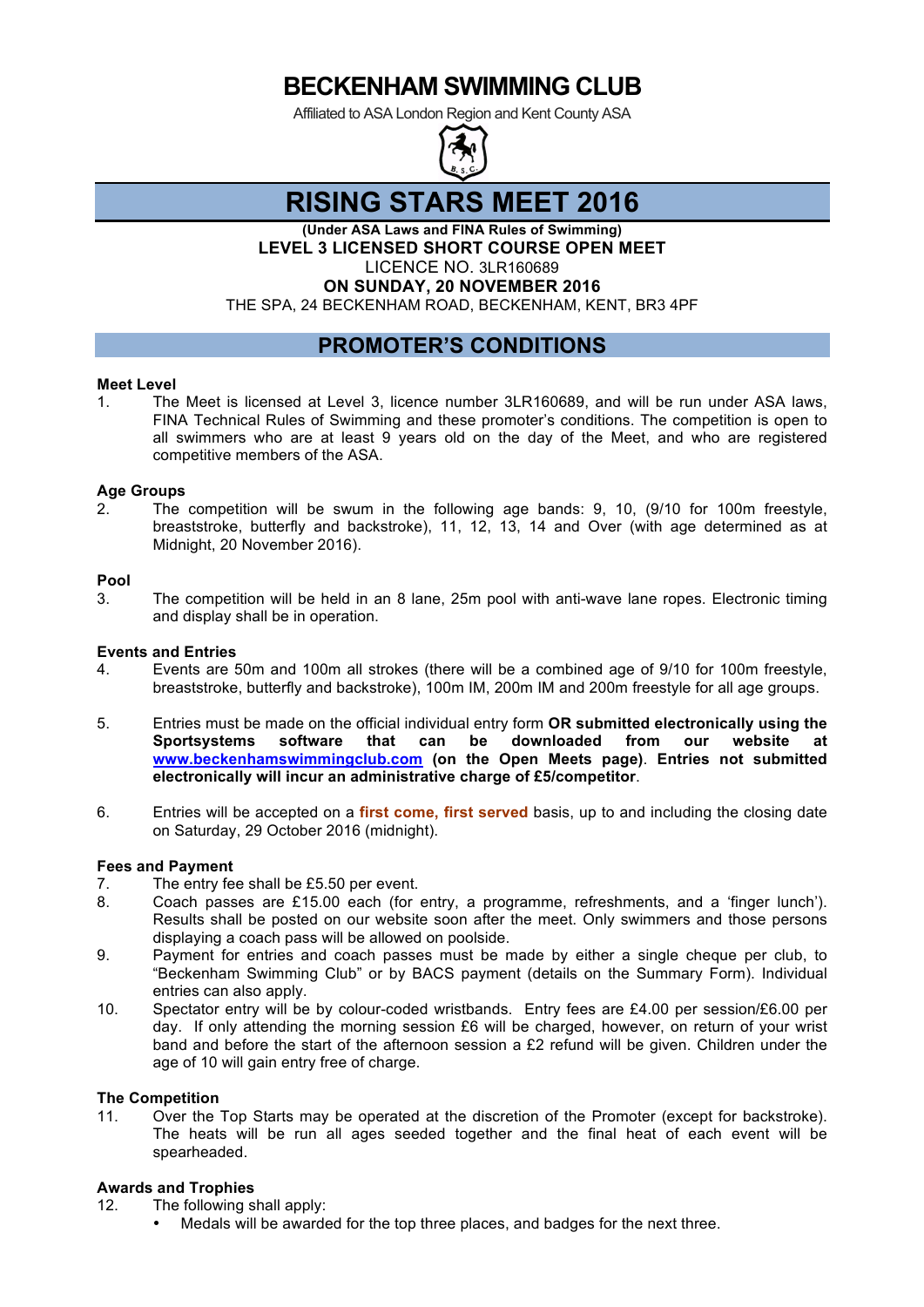#### **Data Protection**

13. Meet entries will be managed on a computer. Your consent to the holding of personal information for the purposes of the Meet shall be treated as being given by the submission of your entries, as shall your consent for such details to be published both during and after the Meet.

#### **Qualifying Times**

- 14. There are Qualifying Times (Lower Limit and Upper Limit Times) for this Meet. Submitted times MUST be equal to or faster than the Qualifying Times AND slower than the Upper Limit Times. **Please submit 25m pool times** (long course conversion times will be accepted).
- 15. The Promoter may check the ASA's Rankings tables for times achieved by swimmers 12 months before the Meet. If a faster time is recorded in the Rankings tables for the swimmer, the Promoter will substitute the entered time with the Rankings time. Any times submitted (or substituted from the Rankings tables) which are faster than the relevant Upper Limit Times shall be ignored and the proposed entry discounted with no refund being given. **Speeding tickets shall NOT apply**.

#### **Video/Photography**

16. Anyone wishing to take still or digital photography (including using mobile phones to do this), must in accordance with the ASA Child Protection guidelines, register themselves with the Promoter on entry to the Meet.

#### **Administration of the Meet**

- 17. There will be two sessions. A card-less entry system shall be used. Swimmers must sign in at the relevant desk at least 65 minutes before the start of the session.
- 18. Swimmers in the first event of each session MUST report to the clerks of the course at least 10 minutes before the start of the session, and others at least one event before the start of the event in which they are swimming. It is the swimmers and their coaches responsibility that they report to the clerks of the course on time.
- 19. The promoter reserves the right to refuse admission to any spectator, coach or swimmer.
- 20. Conditions not covered in these competition rules shall be dealt with in accordance with the laws of the sport and at the discretion of the promoter.
- 21. Entries should be made on (subject to condition '5' above) the Individual Entry Form, or on the supplied disk/entry file and Club Summary Entry Form and sent to:

Emma Middleton 63 Manor Way Beckenham Kent BR3 3LN

**Email Address:** openmeets@beckenhamswimmingclub.com

#### **Officials**

22. It is the responsibility of Regional Licensing Officers to ensure that the 'ASA Open Meet Licensing Criteria' is followed. It is not looked favourably upon any Open Meet that cannot provide the appropriate number of licensed and qualified officials to ensure the competition is compliant with the criteria. The ultimate sanction could be that the meet would be downgraded to a lower licence level and/or the times recorded by swimmers would not be allowed into 'rankings' as at that date/level. In order to maintain the licence, we request that each club entering 5 or more swimmers provides at least 2 qualified J1 or above officials to cover ALL sessions fully.

Any queries about the meet, please contact the Promoter: openmeets@beckenhamswimmingclub.com

**CLOSING DATE:** Saturday, 29 October 2016 (midnight)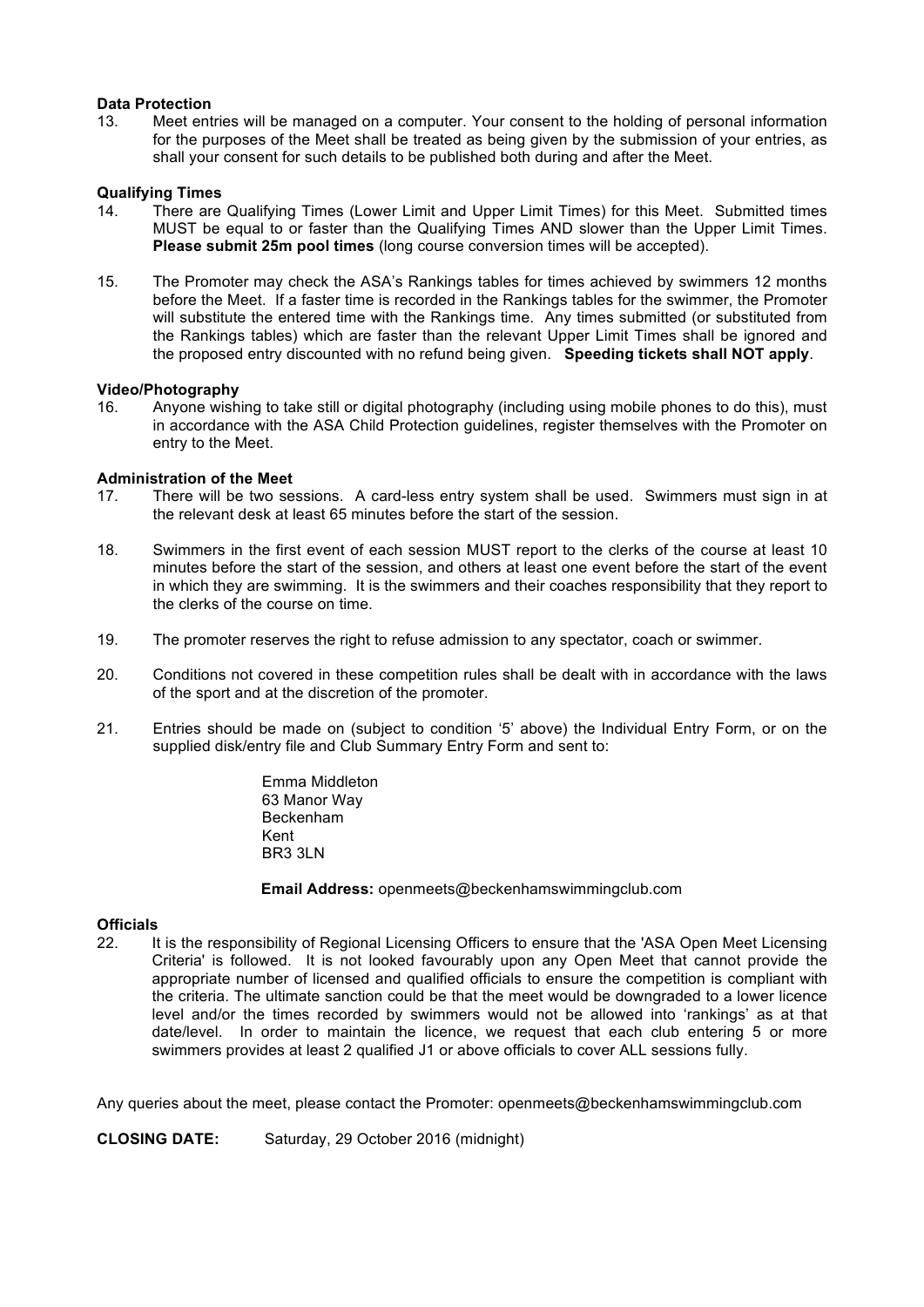Affiliated to ASA London Region and Kent County ASA



# **RISING STARS MEET 2016**

**(Under ASA Laws and FINA Rules of Swimming) LEVEL 3 LICENSED SHORT COURSE OPEN MEET** LICENCE NO. 3LR160689

**ON SUNDAY, 20 NOVEMBER 2016**

THE SPA, 24 BECKENHAM ROAD, BECKENHAM, KENT, BR3 4PF

## **PROGRAMME**

### **Session 1**

| Signing In Book will Close: | 08:30 Hrs |
|-----------------------------|-----------|
| Warm Up Shall Start:        | 08:30 Hrs |
| Warm Up Ends at:            | 09:30 Hrs |

rs **Session Shall Start:** 09:35 Hrs rs **Estimated Finish (TBC):** 12.35 Hrs

| Event 1  | <b>Boys</b> | 200m             | Freestyle           |
|----------|-------------|------------------|---------------------|
| Event 2  | Girls       | 200 <sub>m</sub> | IM                  |
| Event 3  | <b>Boys</b> | 50 <sub>m</sub>  | <b>Breaststroke</b> |
| Event 4  | Girls       | 50 <sub>m</sub>  | Freestyle           |
| Event 5  | <b>Boys</b> | 100m             | <b>Butterfly</b>    |
| Event 6  | Girls       | 100m             | <b>Backstroke</b>   |
| Event 7  | <b>Boys</b> | 50 <sub>m</sub>  | <b>Backstroke</b>   |
| Event 8  | Girls       | 50 <sub>m</sub>  | <b>Butterfly</b>    |
| Event 9  | <b>Boys</b> | 100m             | <b>Breaststroke</b> |
| Event 10 | Girls       | 100m             | Freestyle           |
| Event 11 | <b>Boys</b> | 100m             | IM                  |

### **Session 2**

| Signing In Book will Close: | 13:30 Hrs | Session Shall Start:    | 14:35 Hrs |
|-----------------------------|-----------|-------------------------|-----------|
| Warm Up Shall Start:        | 13:30 Hrs | Estimated Finish (TBC): | 17.35 Hrs |
| Warm Up Ends at:            | 14:30 Hrs |                         |           |

*PLEASE NOTE THAT THE TIMES FOR THIS SESSION SHALL BE CONFIRMED ONCE ALL THE ENTRIES ARE IN, BUT SET OUT BELOW ARE SOME GUIDE TIMES. ACTUAL TIMES COULD BE UP TO 1 HR EARLIER THAN THOSE SET OUT.* 

| Event 12 | Girls       | 200m             | Freestyle           |
|----------|-------------|------------------|---------------------|
| Event 13 | <b>Boys</b> | 200 <sub>m</sub> | ΙM                  |
| Event 14 | Girls       | 50 <sub>m</sub>  | <b>Breaststroke</b> |
| Event 15 | <b>Boys</b> | 50 <sub>m</sub>  | Freestyle           |
| Event 16 | Girls       | 100m             | <b>Butterfly</b>    |
| Event 17 | <b>Boys</b> | 100m             | <b>Backstroke</b>   |
| Event 18 | Girls       | 50 <sub>m</sub>  | <b>Backstroke</b>   |
| Event 19 | <b>Boys</b> | 50 <sub>m</sub>  | <b>Butterfly</b>    |
| Event 20 | Girls       | 100m             | <b>Breaststroke</b> |
| Event 21 | <b>Boys</b> | 100m             | Freestyle           |
| Event 22 | Girls       | 100m             | IM                  |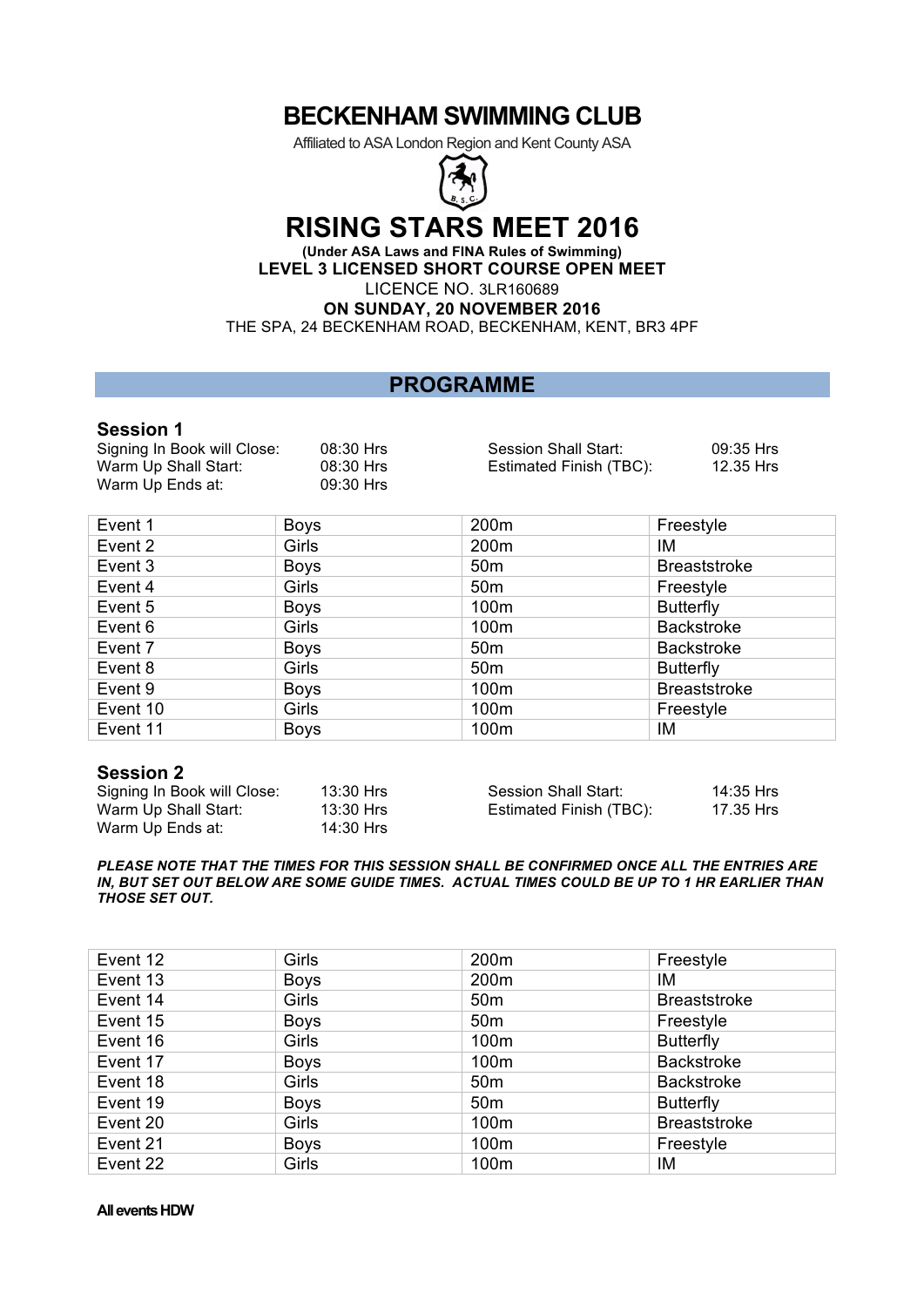## **QUALIFYING TIMES Age as at 20th November 2016**

### **Please submit short course times. Long course conversions will be accepted. Entries are accepted on a first come, first served basis.**

## **BOYS**

**Qualifying Times** (your times must be equal to or faster than these times)

|                  | <b>EVENT</b>             | 9 Years | 10 Years | 11 Years | 12 Years | 13 Years | 14+ Years |
|------------------|--------------------------|---------|----------|----------|----------|----------|-----------|
| 50 <sub>m</sub>  | Freestyle                | 53.70   | 49.90    | 47.70    | 42.20    | 38.30    | 32.70     |
| 100m             | Freestyle                |         | 1.44.30  | 1.40.30  | 1:31.50  | 1:22.90  | 1:10.50   |
| 200 <sub>m</sub> | Freestyle                | 4:20.50 | 4:02.10  | 3:47.30  | 3:23.90  | 3:00.70  | 2:33.10   |
| 50 <sub>m</sub>  | <b>Breaststroke</b>      | 1:09.50 | 1:04.20  | 1:01.90  | 55.20    | 49.00    | 41.30     |
| 100m             | <b>Breaststroke</b>      |         | 2:10.90  | 2.06.30  | 1:56.10  | 1:45.30  | 1:28.80   |
| 50 <sub>m</sub>  | <b>Butterfly</b>         | 1:00.10 | 56.50    | 53.00    | 47.90    | 42.50    | 35.80     |
| 100m             | <b>Butterfly</b>         |         | 1:57.10  | 1.52.50  | 1:42.90  | 1:32.90  | 1:17.70   |
| 50 <sub>m</sub>  | <b>Backstroke</b>        | 1:01.70 | 57.10    | 54.80    | 47.10    | 43.80    | 37.30     |
| 100 <sub>m</sub> | <b>Backstroke</b>        |         | 1:58.90  | 1.52.00  | 1:43.10  | 1:32.90  | 1:18.30   |
| 100m             | <b>Individual Medley</b> | 2:34.10 | 2:17.90  | 2:08.50  | 1:56.90  | 1:44.40  | 1:36.80   |
| 200 <sub>m</sub> | <b>Individual Medley</b> | 4.24.00 | 4:12.00  | 4.00.00  | 3:45.00  | 3.26.30  | 3.08.90   |

## **Upper Limits** (your times must not be faster than these)

|                  | <b>EVENT</b>             | 9 Years | 10 Years | 11 Years | 12 Years | 13 Years | 14+ Years |
|------------------|--------------------------|---------|----------|----------|----------|----------|-----------|
| 50 <sub>m</sub>  | Freestyle                | 32.00   | 31.50    | 30.70    | 29.50    | 28.40    | 25.60     |
| 100m             | Freestyle                |         | 1:08.30  | 1.06.30  | 1:03.20  | 1.00.30  | 55.40     |
| 200m             | Freestyle                | 2:35.00 | 2:28.50  | 2:24.60  | 2:18.50  | 2:11.30  | 2:02.50   |
| 50 <sub>m</sub>  | <b>Breaststroke</b>      | 45.00   | 43.00    | 41.30    | 38.00    | 36.00    | 32.50     |
| 100m             | <b>Breaststroke</b>      |         | 1:27.50  | 1.26.20  | 1:22.20  | 1:18.10  | 1:10.60   |
| 50 <sub>m</sub>  | <b>Butterfly</b>         | 37.00   | 35.50    | 33.30    | 32.20    | 31.40    | 28.10     |
| 100m             | <b>Butterfly</b>         |         | 1:16.20  | 1.13.30  | 1:10.30  | 1:08.70  | 1.01.50   |
| 50 <sub>m</sub>  | <b>Backstroke</b>        | 37.00   | 35.50    | 34.50    | 33.30    | 32.40    | 29.20     |
| 100m             | <b>Backstroke</b>        |         | 1:18.10  | 1.15.40  | 1:11.80  | 1:08.70  | 1:02.20   |
| 100m             | <b>Individual Medley</b> | 1:35.40 | 1:17.00  | 1:14.20  | 1:12.00  | 1:10.70  | 1:06.70   |
| 200 <sub>m</sub> | <b>Individual Medley</b> | 2.54.90 | 2:47.20  | 2.41.40  | 2:36.00  | 2.31.60  | 2.17.60   |

**All events HDW**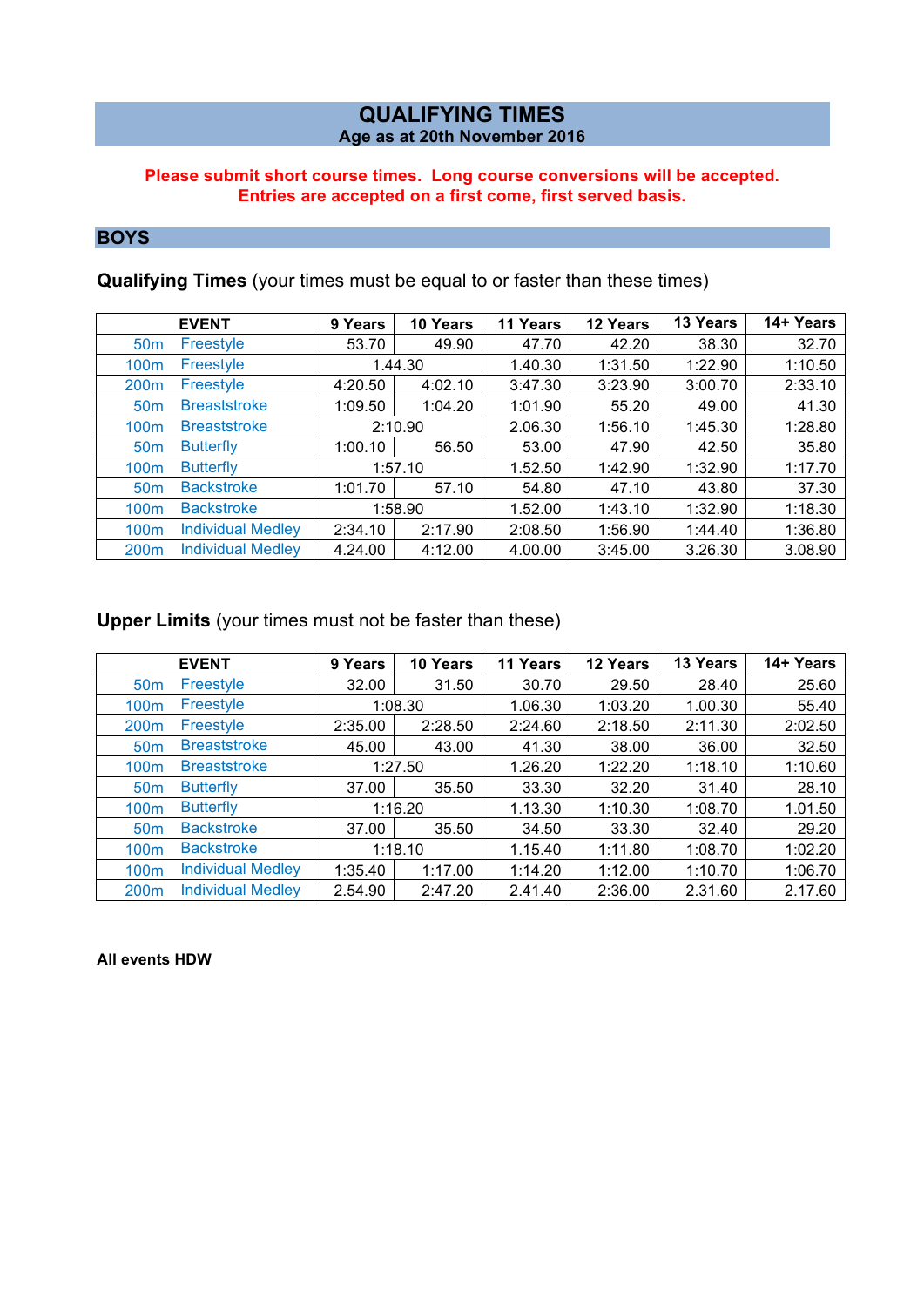### **QUALIFYING TIMES Age as at 20th November 2016**

### **Please submit short course times. Long course conversions will be accepted. Entries are accepted on a first come, first served basis.**

## **GIRLS**

## **Qualifying Times** (your times must be equal to or faster than these times)

|                  | <b>EVENT</b>             | 9 Years | 10 Years | 11 Years | 12 Years | 13 Years | 14+ Years |
|------------------|--------------------------|---------|----------|----------|----------|----------|-----------|
| 50 <sub>m</sub>  | Freestyle                | 51.50   | 48.10    | 45.00    | 41.30    | 37.70    | 34.40     |
| 100m             | Freestyle                |         | 1:44.10  | 1:38.30  | 1:29.30  | 1:20.70  | 1:13.90   |
| 200 <sub>m</sub> | Freestyle                | 4:08.50 | 3:47.00  | 3:29.80  | 3:04.50  | 2:54.60  | 2:39.60   |
| 50 <sub>m</sub>  | <b>Breaststroke</b>      | 1:07.00 | 1:02.30  | 57.90    | 51.30    | 47.60    | 43.30     |
| 100m             | <b>Breaststroke</b>      |         | 2:10.00  | 2:05.90  | 1:51.60  | 1:42.30  | 1:31.90   |
| 50 <sub>m</sub>  | <b>Butterfly</b>         | 57.70   | 53.50    | 49.30    | 43.30    | 41.20    | 37.40     |
| 100m             | <b>Butterfly</b>         |         | 1:56.90  | 1:50.60  | 1:40.30  | 1:29.70  | 1:21.10   |
| 50 <sub>m</sub>  | <b>Backstroke</b>        | 59.20   | 54.10    | 50.80    | 46.70    | 42.70    | 38.90     |
| 100m             | <b>Backstroke</b>        | 1:57.10 |          | 1:50.70  | 1:40.20  | 1:30.00  | 1:22.20   |
| 100 <sub>m</sub> | <b>Individual Medley</b> | 2:33.10 | 2:18.30  | 2:07.50  | 1:54.90  | 1:43.40  | 1:35.20   |
| 200m             | <b>Individual Medley</b> | 4.18.60 | 4:07.60  | 3.55.60  | 3:40.00  | 3.25.10  | 3.15.40   |

## **Upper Limits** (your times must not be faster than these)

|                  | <b>EVENT</b>             | 9 Years | 10 Years | 11 Years | 12 Years | 13 Years | 14+ Years |
|------------------|--------------------------|---------|----------|----------|----------|----------|-----------|
| 50 <sub>m</sub>  | Freestyle                | 37.27   | 34.50    | 32.60    | 31.00    | 30.10    | 29.10     |
| 100m             | Freestyle                |         | 1:12.00  | 1:09.10  | 1:06.00  | 1:04.50  | 1:02.30   |
| 200 <sub>m</sub> | Freestyle                | 3:00.42 | 2:39.00  | 2:28.20  | 2:23.00  | 2:18.20  | 2:13.90   |
| 50 <sub>m</sub>  | <b>Breaststroke</b>      | 49.09   | 45:00    | 42.00    | 39:00    | 38.00    | 36.40     |
| 100m             | <b>Breaststroke</b>      |         | 1:30.00  | 1:27.80  | 1:23.00  | 1:21.00  | 1:17.70   |
| 50 <sub>m</sub>  | <b>Butterfly</b>         | 42.40   | 36.00    | 35.00    | 34.00    | 33.00    | 31.60     |
| 100 <sub>m</sub> | <b>Butterfly</b>         |         | 1:21.00  | 1:18.90  | 1:15.10  | 1:11.40  | 1:08.80   |
| 50 <sub>m</sub>  | <b>Backstroke</b>        | 43.09   | 37:00    | 36.10    | 35.10    | 34.10    | 32.90     |
| 100 <sub>m</sub> | <b>Backstroke</b>        |         | 1:23.00  | 1:19.10  | 1:14.90  | 1:11.60  | 1:08.90   |
| 100m             | <b>Individual Medley</b> | 1:35.21 | 1:16.50  | 1:14.30  | 1:12.10  | 1:10.10  | 1:06.00   |
| 200m             | <b>Individual Medley</b> | 2.54.80 | 2:49.00  | 2.44.20  | 2:35.00  | 2.28.20  | 2.25.90   |

### **All events HDW**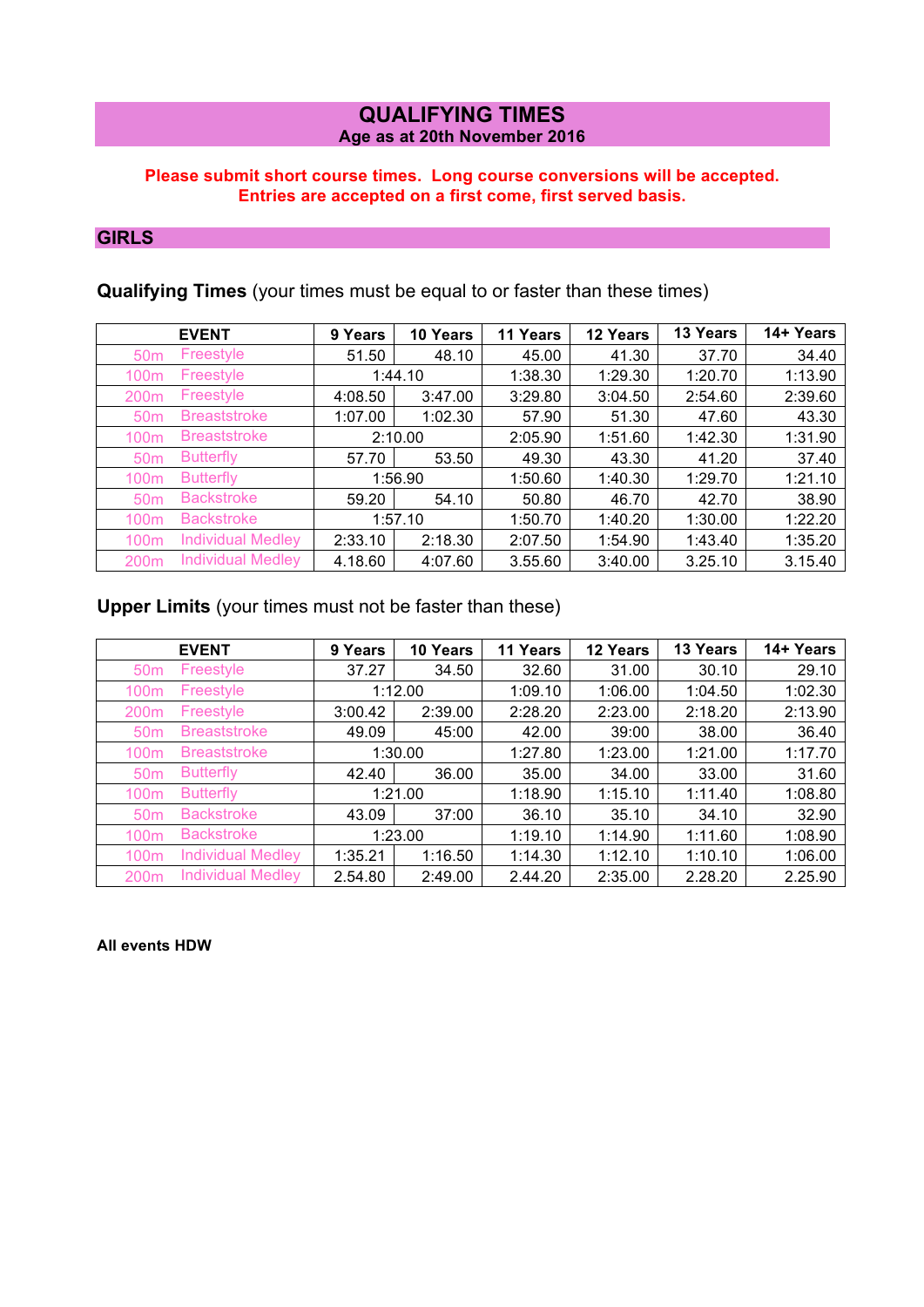Affiliated to ASA London Region and Kent County ASA



# **RISING STARS MEET 2016**

**(Under ASA Laws and FINA Rules of Swimming) LEVEL 3 LICENSED SHORT COURSE OPEN MEET** LICENCE NO. 3LR160689

**ON SUNDAY, 20 NOVEMBER 2016**

THE SPA, 24 BECKENHAM ROAD, BECKENHAM, KENT, BR3 4PF

## **ENTRY FORM**

| ASA ID NO.        | <b>CLUB</b>                                       |
|-------------------|---------------------------------------------------|
| <b>SURNAME</b>    | <b>MALE/FEMALE</b> (Please delete as appropriate) |
| <b>FIRST NAME</b> | <b>MIDDLE NAME OR INITIAL</b>                     |

**DATE OF BIRTH** (dd/mm/yyyy) \_\_\_\_\_\_\_\_\_\_\_\_\_\_\_\_\_\_\_\_\_ **AGE ON 20/11/16** \_\_\_\_\_\_\_\_\_\_\_\_

| <b>Event</b>            | <b>Entry Time</b> |
|-------------------------|-------------------|
| 50m Freestyle           |                   |
| 100m Freestyle          |                   |
| 200m Freestyle          |                   |
| 50m Back                |                   |
| 100m Back               |                   |
| 50m Breast              |                   |
| 100m Breast             |                   |
| 50m Fly                 |                   |
| 100m Fly                |                   |
| 100m IM (4 x 1 LENGTHS) |                   |
| 200m IM                 |                   |

| No. of entries@ £5.50 =                                                                                                                                                                                                       | $E$ |                |
|-------------------------------------------------------------------------------------------------------------------------------------------------------------------------------------------------------------------------------|-----|----------------|
| Paper entry fee @ £5                                                                                                                                                                                                          |     | <b>TOTAL £</b> |
| . It is a state of the final contract of the contract of the state of the state of the state of the state of the state of the state of the state of the state of the state of the state of the state of the state of the stat |     |                |

### **I agree with the Promoter's Conditions**

Signed by Parent/Guardian/Swimmer if 18+……………………………………………………………………..

#### **CLOSING DATE : 29 October 2016 – ON A FIRST COME FIRST SERVED BASIS**

*Please return completed forms (if making paper entries) together with payment and Entries Summary to: Emma Middleton, 63 Manor Way, Beckenham, Kent. BR3 3LN.*